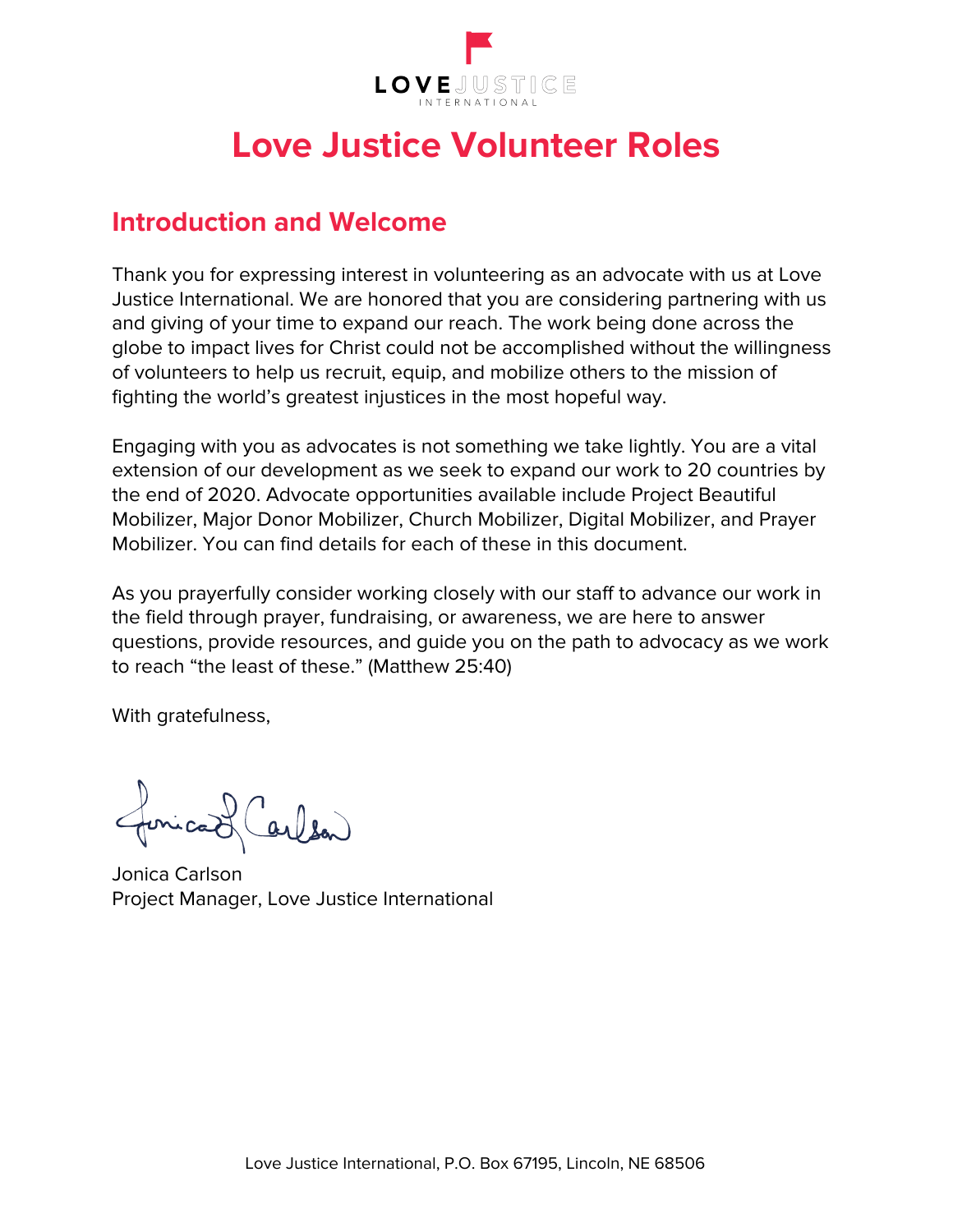

# **Prayer Mobilizer**

As a Prayer Mobilizer for LJI, you have the opportunity to serve the Body of Christ in your community by creating opportunities and experiences for people to connect with God and His passion to end human trafficking.

### **Description**

- Serve as LJI's Prayer Mobilizer in your city by increasing prayer support through local gatherings and the One Girl Prayer Initiative
- Articulate LJI's mission and stories in a compelling way
- Create a quarterly prayer gathering in your area and secure this opportunity to invite people to partner with LJI
- Mobilize your community to fast and pray each Wednesday alongside LJI globally
- Commit to becoming a Project Beautiful sponsor

### **Time Commitment**

- **Hours**: Approximately 1–2 hours per week
- **Meetings**: Every four weeks you will connect with LJI Executive Chairperson of South Africa
- **Length of Term**: Campaign or yearly commitment

#### **Success Measurements**

- Securing opportunities for people to engage in quarterly prayer gatherings
- Advocating for your community to participate in One Girl Prayer Initiative and meeting recruitment goals
- Meeting goals of creating avenues for prayer within your community
- Establishing new, high-quality contacts within your community

- Providing staff support: Jonica Carlson (jcarlson@lovejustice.ngo)
- Equipping you to share the story of LJI effectively
- Resourcing you with stories from the field and prayer needs
- Inviting you to webinars and training opportunities and
- Collaborating with you in the mission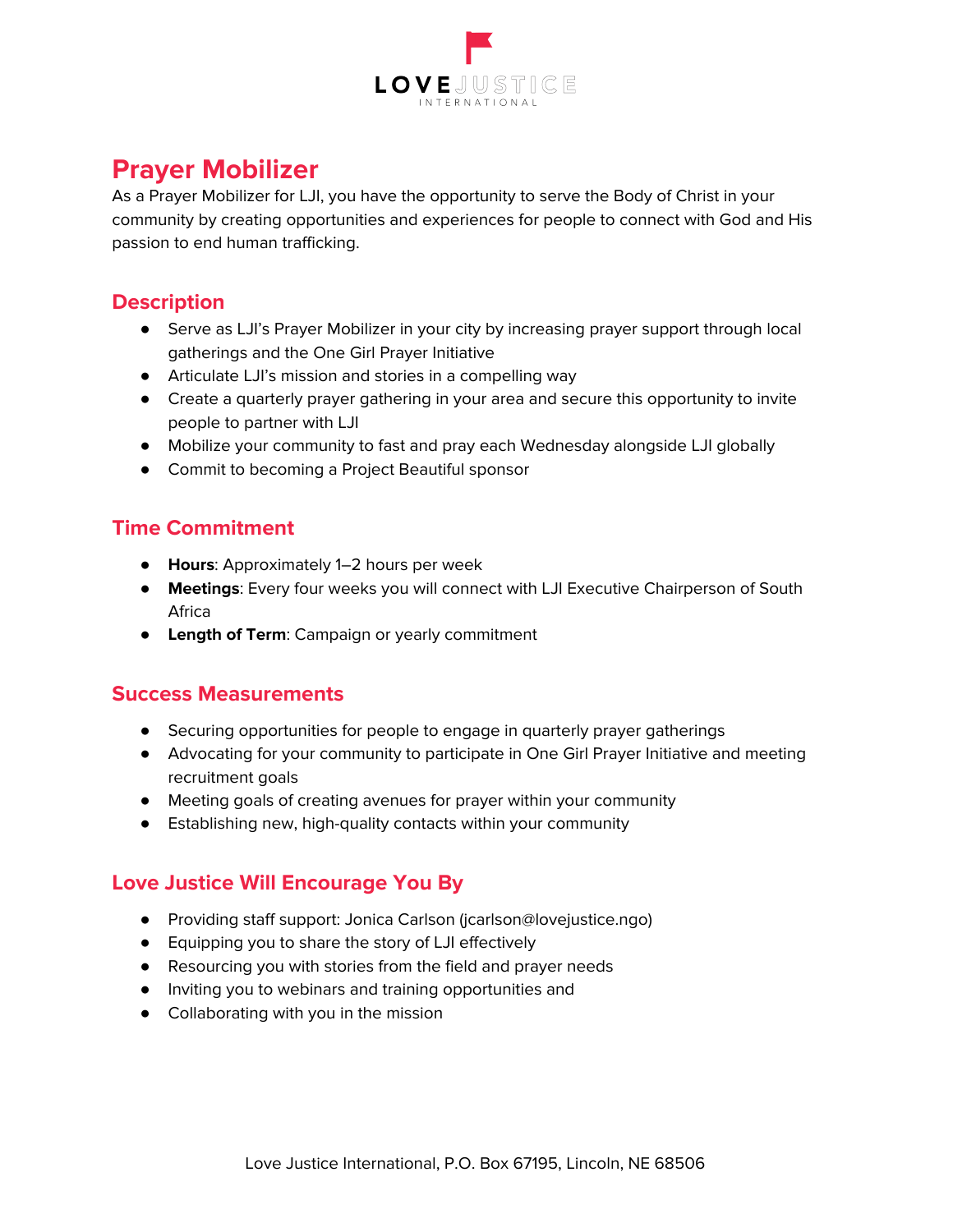

# **Project Beautiful Mobilizer**

As a Project Beautiful Mobilizer for LJI, you have the opportunity to serve God by championing efforts to fund the work of justice by overseeing Project Beautiful strategies.

# **Description**

- Serve as LJI's Project Beautiful Mobilizer in your area by creating development strategies, recruiting Project Beautiful sponsors (\$30+/month), and executing Project Beautiful activities
- Articulate LJI's mission and stories in a compelling way
- Work in collaboration with LJI Donor Development to develop a plan that lays out strategies to determine and achieve Project Beautiful goals
- Secure two opportunities to invite people to partner with LJI as Project Beautiful sponsors throughout the year (e.g., house parties, small groups, fundraising events)
- Commit to becoming a Project Beautiful sponsor

# **Time Commitment**

- **Hours**: Approximately 1–2 hours per week
- **Meetings**: Every four weeks you will meet with LJI Donor Development in person or digitally
- **Length of Term**: Campaign or yearly commitment

#### **Success Measurements**

- Securing two opportunities with groups of 20 or more to invite people to become Project Beautiful sponsors
- Meeting Project Beautiful sponsorship goals
- Establishing new, high-quality contacts

- Providing staff support: Andrew Fennig (afennig@lovejustice.ngo)
- Equipping you to share the story of LJI effectively
- Resourcing you with stories from the field and prayer needs
- Inviting you to webinars and training opportunities
- Collaborating with you in the mission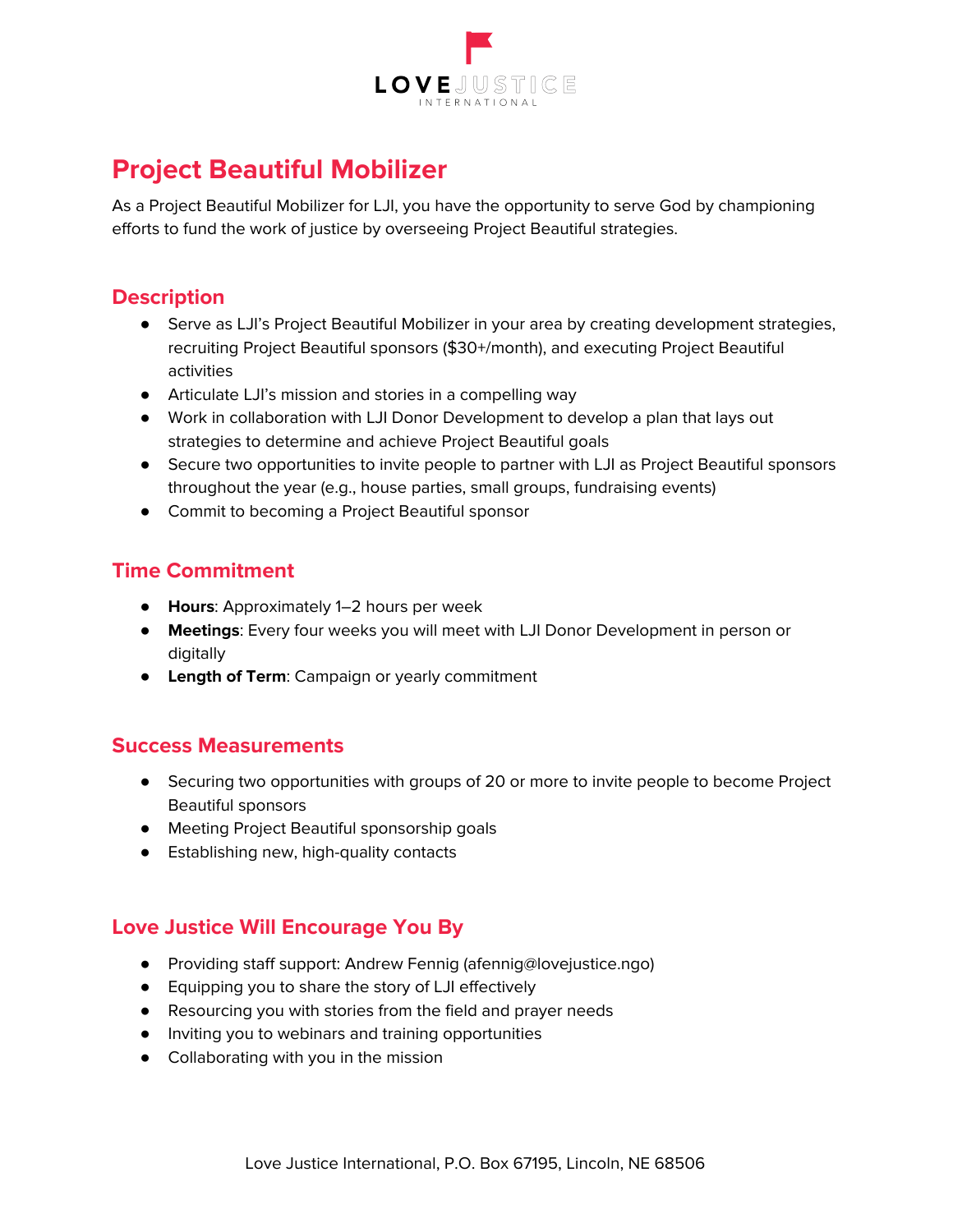

# **Major Donor Mobilizer**

As a Major Donor Mobilizer for LJI, you have the opportunity to serve alongside LJI's Donor Development team to identify a major donor base in your area and invite them to express their passion through generosity.

# **Description**

- **•** Serve as LJI's Major Donor Developer in your area by creating development strategies, recruiting major donors, and executing activities
- Articulate LJI's mission and stories in a compelling way
- Work in collaboration with LJI Donor Development to develop an annual plan that lays out strategies to determine and achieve major donor goals
- Secure one opportunity to invite people to partner with LJI throughout the campaign or year
- Commit to becoming a Project Beautiful sponsor

# **Time Commitment**

- **Hours**: Approximately 1–2 hours per week
- **Meetings**: Every four weeks you will meet with LJI Donor Development in person or digitally
- **Length of Term**: Campaign or yearly commitment

#### **Success Measurements**

- Securing one opportunity to invite people to partner with LJI throughout the campaign or year
- Meeting goals of identifying major donors
- Establishing new, high-quality contacts

- Providing staff support: Libby Swenson (lswenson@lovejustice.ngo)
- Equipping you to share the story of LJI effectively
- Resourcing you with stories from the field and prayer needs
- Inviting you to webinars and training opportunities
- Collaborating with you in the mission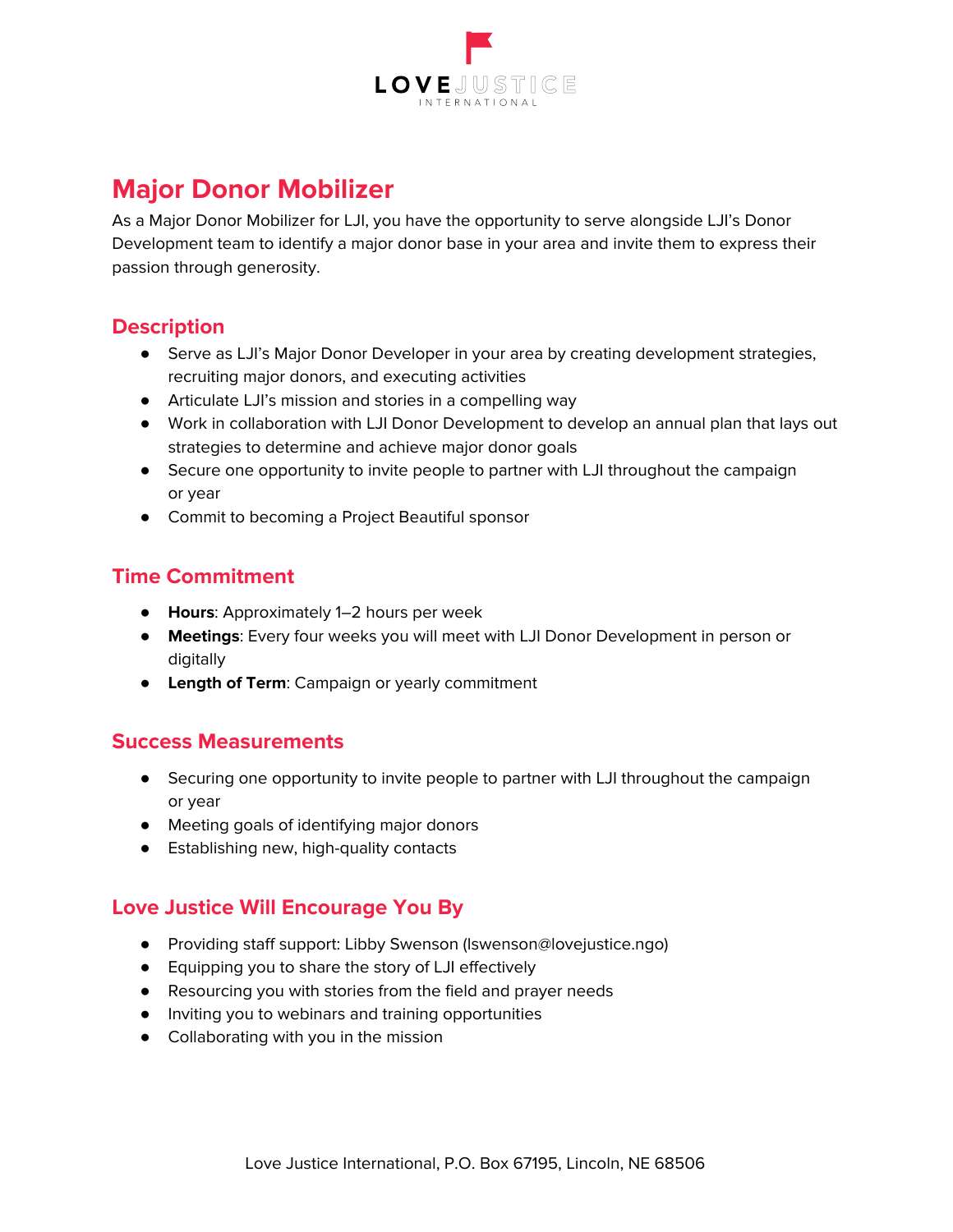

# **Church Mobilizer**

As a Church Mobilizer for LJI, you have the opportunity to catalyze the local church to engage in the work of justice by helping to bring an end to human trafficking.

### **Description**

- Serve as LJI's Church Mobilizer in your city by inviting your local congregation to engage in LJI's work through funding and prayer
- Articulate LJI's mission and stories in a compelling way
- Build community within your church to create avenues for LJI prayer updates
- Invite your church to participate in Mayday or another campaign
- Secure one opportunity to invite people to partner with LJI during the campaign or year
- Commit to becoming a Project Beautiful sponsor

### **Time Commitment**

- **Hours**: Approximately 1–2 hours per week
- **Meetings**: Every four weeks you will connect with an LJI team member in person or digitally
- **Length of Term**: Campaign or yearly commitment

#### **Success Measurements**

- Securing one opportunity in your congregation to invite people to partner with LJI throughout the campaign or year
- Advocating for your church to participate in Mayday (or another campaign) and meeting recruitment goals
- Meeting goals of creating avenues for prayer within your church
- Establishing new, high-quality contacts within your church

- Providing staff support: Jonica Carlson (jcarlson@lovejustice.ngo)
- Equipping you to share the story of LJI effectively
- Resourcing you with stories from the field and prayer needs
- Inviting you to webinars and training opportunities
- Collaborating with you in the mission